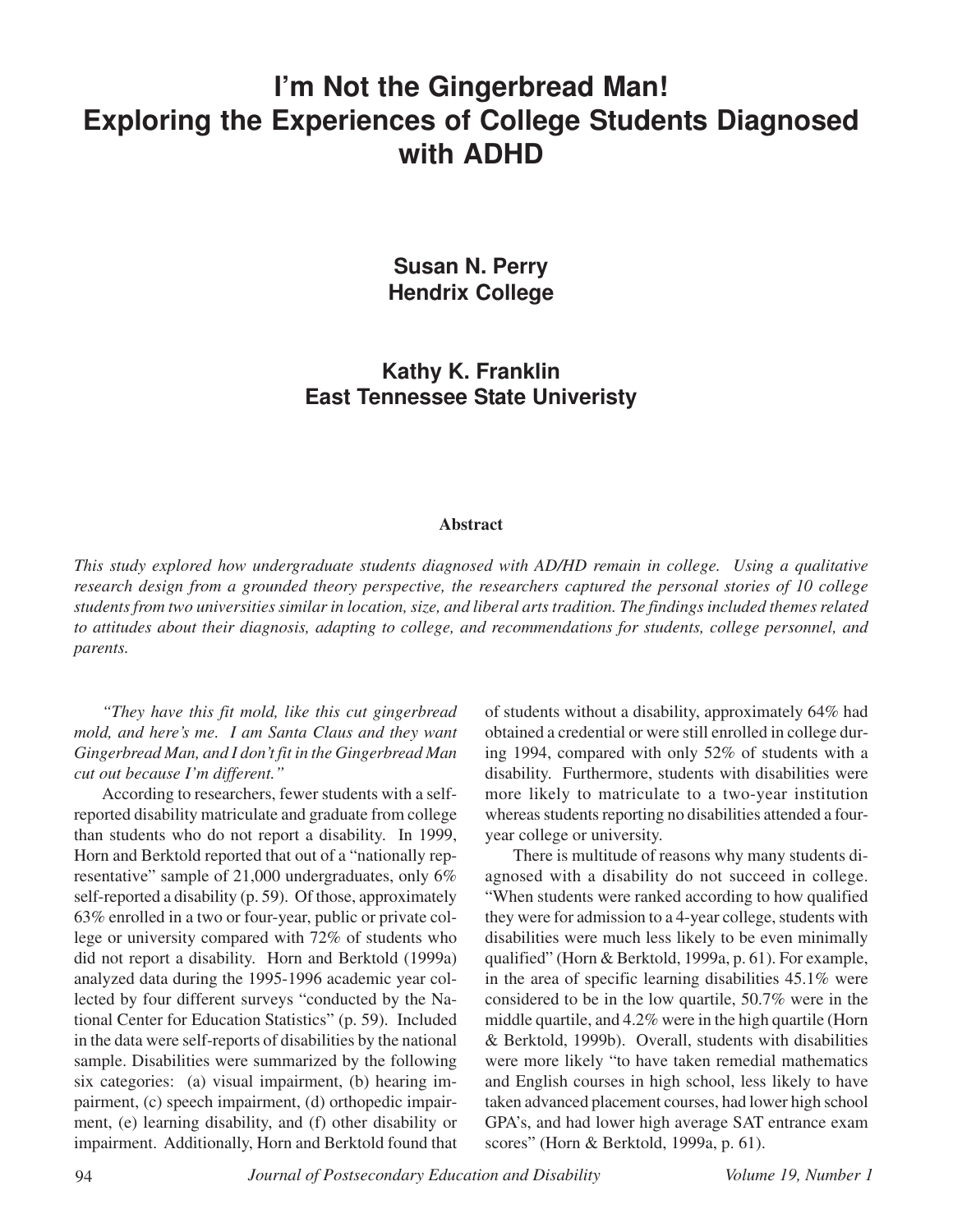Students with disabilities have self-reported insufficient academic preparation for college level work (Hurst & Smerdon, 2000), including difficulty with English (Bramer, 1994); lower vocabulary, reading, arithmetic scores (Fisher, 1998); and spelling scores (Barkley, 1998). Particularly problematic symptoms include the inability to remain attentive for a long period of time, reflect before taking action, and plan (Teeter, 1998). According to research conducted by Henderson (1999), students with disabilities, in general, self-report lower perceptions of ability than students without disabilities in a variety of areas, including: (a) cooperativeness, (b) intellectual selfconfidence, (c) emotional health, (d) overall academic ability, (e) writing ability, (f) mathematical ability, and (g) drive to achieve. Interesting, Henderson found that students with disabilities self-report a more positive perception of their artistic and creative ability than peers who do not have a disability.

More specific to AD/HD (attention deficit/hyperactivity disorder), in a 15-year follow-up to their Montreal Children's Hospital study, Weiss and Hechtman (1993) found that of students diagnosed with AD/HD only 5% graduated from college compared with 42% of students without AD/HD in the control group. In 1962-1965, Weiss and Hechtman analyzed the efficacy of certain medications on behavior and intellectual functioning of 104 hyperactive children. At the time of the study, the children were ages 6 to 12 years old. The control group consisted of 45 non-disabled subjects. For the 15-year follow-up, Weiss and Hechtman evaluated 61 of the original sample with a control group of 41 subjects. Along with the data on college graduation, the authors found that at least 66% of the follow-up sample complained of at least one symptom of the syndrome compared with only 7% in the control group. Additionally, a significant number in the experimental group complained that they continued to have feelings of restlessness even as adults.

Therefore, there is evidence to suggest that students diagnosed with AD/HD are placed at greater risk for academic impairment and underachievement than their peers without AD/HD (Heiligenstein, Guenther, Levy, Savino, & Fulwiler, 1999; Teeter, 1998). The primary obstacle in choosing to attend college for adults diagnosed with AD/ HD may be related to low self-esteem. Thus, researchers have discovered over the past decade that low self-esteem is one consequence of AD/HD that leads to depression, and feelings of inferiority and isolation (Bramer, 1994; Green & Chee, 1998; Slomkowski, Klein, & Mannuzza, 1995). Among adults who do matriculate, many find that they are not prepared to succeed in academically.

Researchers postulate that some of these students come to higher education with symptoms of AD/HD, but without a diagnosis. These students manage to complete secondary education by using teacher, peer, and family support structures (Barkley, 1998; Malakpa, 1997). However, once they enter the world of advanced scholarship and learning, they discover that the old support structures are either not available or are no longer sufficient (Hechtman, Weiss, Perlman, & Amsel, 1984).

Fisher (1998) found that adults with more positive outcomes were not symptom-free, but they managed their symptoms more efficiently. In this connection self-awareness of one's intellectual and academic functioning is important. Barkley (1998) found young adults diagnosed with AD/HD before college were far more likely to have attended college (68%) because they were more self aware of their needs and more knowledgeable about what to do if they needed help. According to Teeter (1998), these students were well adapted for the transition because they "have developed a set of study strategies, work closely with faculty and/or academic advisors, receive psychological or emotional support from parents and/or therapists, have a tenacious approach to meeting challenges, and have a support group of friends" (p. 307).

Farrell (2003) reported that AD/HD has "increased steeply in years, as more children have been diagnosed with the disorder" (p. 1). While many are being diagnosed as children, a percentage of young people experience the symptoms of AD/HD without the knowledge of medication and support well into adulthood, and just at the point of college matriculation (Teeter, 1998).

The consequences of this situation are problematic for higher education faculty and staff. First, as mentioned, is the missed opportunity of these adults to benefit from years of learning to adapt to their disability prior to entering the world of advanced learning (Fisher & Beckley, 1999). Second, depending on the timing of the diagnosis, it is possible that these adults are struggling with the emotional overlays of the AD/HD diagnosis at the same moment that they are having to manage the transition into college (Teeter). Finally, it is reasonable to deduce that if these individuals maneuvered secondary education without a diagnosis, they may slip through the diagnosis cracks altogether, missing the chance for much-needed help in college (Ingram, Hechtman, & Morgenstern, 1999).

With students diagnosed with AD/HD entering college in increasing numbers and students being responsible for self-identification, increasing attrition looms large unless colleges and universities are prepared to meet the challenge of retaining this potentially vulnerable student population (Denckla, 1993; Silver, 2000). Universities and colleges are not required by law to reduce stan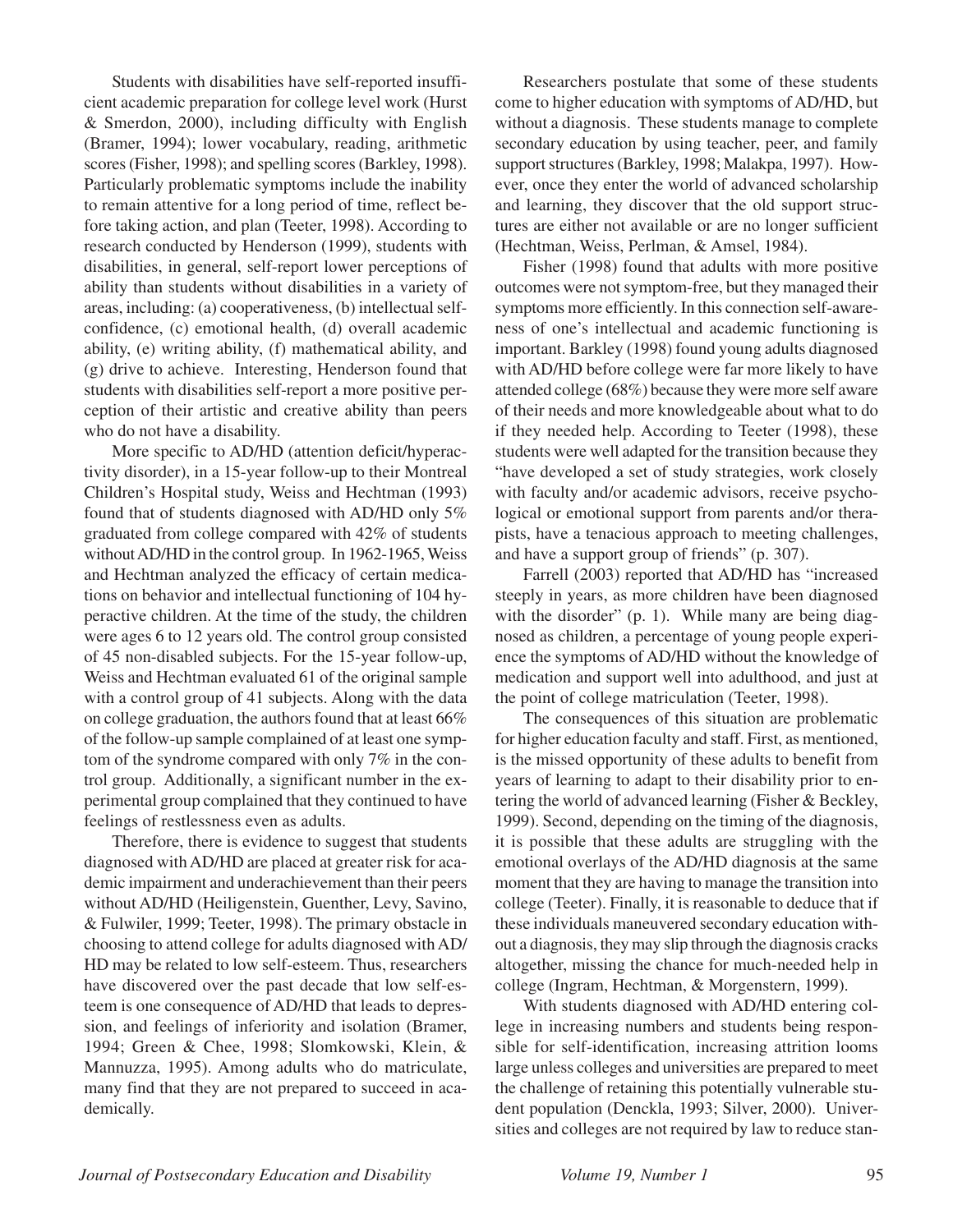dards for admission or graduation, or to waive course requirements that are deemed necessary for a degree. Institutions are, however, required to not discriminate against an individual based on a disability (Katz, 2003). Even though under the Americans with Disabilities Act (ADA) and Section 504 of the Rehabilitation Act, individuals with disabilities are guaranteed certain protections and rights to equal access to programs and services, it is up to students to present documentation that their disability "substantially" limits a major life activity such as learning.

There is a multitude of hurdles embedded in this one unique challenge. For example, how does an institution identify those who have not been diagnosed? Once the student is identified, how do faculty and staff accommodate the student's needs while maintaining the academic integrity of the course, program of study, and institution? What about students who are never identified? How do they influence the productivity of the classroom and the culture of the institution? Worse yet, how does the missed opportunity for support influence the students' success? Some of the best answers to these important questions may come directly from those students diagnosed with AD/HD.

The more that is known about the influence of AD/ HD symptoms on the college experience of students with AD/HD, the better prepared faculty and administrators can be to fight the battle of challenging recruiting and increasing attrition. The extant literature offers a wealth of research findings about the AD/HD diagnosis and experiences of those living with the disability (Atkins, 1996; Barkley, 1998; Silver, 2000; Weiss, 1992; Weiss, Hechtman, & Weiss, 1999). Research reports about college students diagnosed with AD/HD are minimal, but increasing (Heiligenstein et al., 1999; Quinn, 1994; Willis, Hoben, & Myette, 1995). More research is needed to update what is currently known about AD/HD and the American college student (Bramer, 1994; Eaton & Wyland, 1996; Heiligenstein et al., 1999; Willis, et al., 1995).

Research relating the stories of college students attending a variety of postsecondary institutions helps to inform future policymaking for this vulnerable population and the development of valid strategies to help these students succeed. The intent of this study was to explore how undergraduate students diagnosed with AD/HD who matriculated into a public and private university remain in college.

### **Method**

The defining construct of this study was the ability of students to remain in college. Because this research did not investigate the typical quantitative variables associated with collegiate success, such as grade point-average, class attendance, and so on, the ability "to succeed" could not be the defining construct. Therefore, the researchers chose a construct that could best operationalize the existence of students with AD/HD in the collegiate experience. By using "remain" as the defining construct in the intent of study, the researchers acknowledged that the focus of this study was not to explore success mechanisms designed by students with AD/ HD, but to discover which mechanisms students use to simply exist in an environment of advanced learning.

Furthermore, whereas the study included two research sites, comparison of student beliefs between the two sites was not the purpose. Instead, the two campuses were used as a multi-site strategy to enhance the external validity of the study (Merriam, 1998). To fully understand the phenomenon, the researchers explored student attitudes about their diagnosis, experiences with education, strategies used to remain in an educational environment, and important support structures for that survival. Specifically, using a qualitative research design from a grounded theory perspective, the researchers captured the personal stories of 10 college students from two universities similar in location, size, and liberal arts tradition located in southwestern Arkansas. The research conversations took place during the 2001-2002 academic year.

# *Qualitative Methodology*

Qualitative research is an inductive process that encourages the use of exploration and investigation to generate hypotheses and theoretical constructs (Ary, Jacobs, & Razavieh 2002; Merriam, 2002a). Researchers with an interest in qualitative inquiry encourage a world view of a socially constructed reality informed by human interaction (Denzin & Lincoln 2000). The intent of the qualitative study, therefore, is to use the individual voice to explain an unobservable phenomenon, typically built around a defining construct that is not easily operationalized. Qualitative research embodies a variety of exploration traditions (Creswell, 1998), each of them informing the researcher's use of data collection, analysis, and reporting techniques, and each proposing a slightly different perspective on reality. The grounded theory approach is but one of the many philosophical perspectives or traditions that guide qualitative research (Glaser & Strauss, 1967).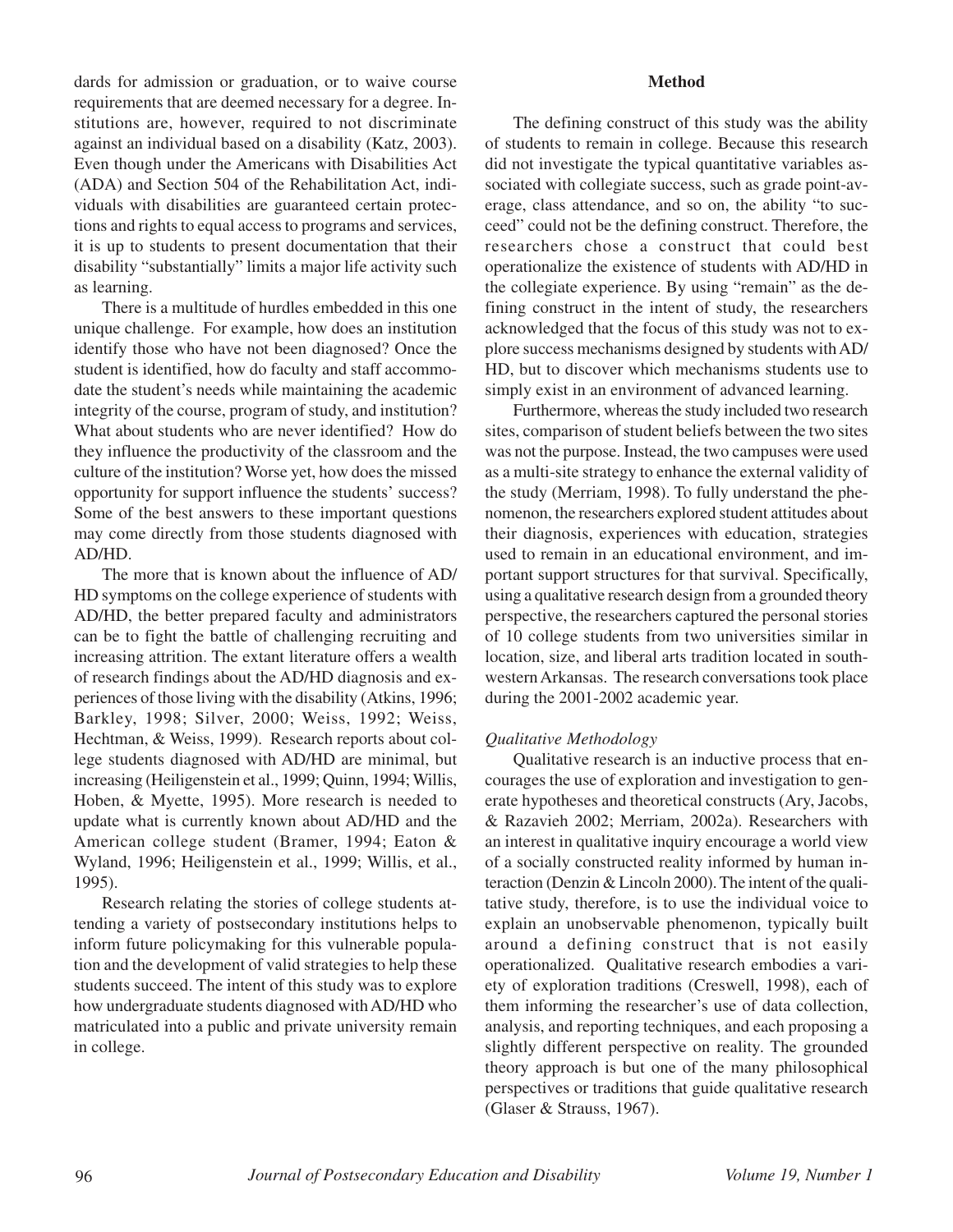With the grounded theory approach, researchers make no assumptions or suppositions about the phenomenon, or intent of study, a priori. Grounded theorists develop research questions based on personal experiences with a phenomenon and design a study to fully explore that phenomenon. "The intent of a grounded theory study is to generate or discover a theory, an abstract analytical schema of a phenomenon, that relates to a particular situation" (Creswell, 1998, p. 56). Once data are collected, the grounded theorist typically uses some variation of the constant comparison approach to analyze the data and design a theoretical framework for explaining the phenomenon a posteriori (Strauss & Corbin, 1998).

Even though qualitative findings are not generalizable from the sample to a larger target population, grounded theorists are still interested in making inferences from the voices heard to the theory constructed (Creswell, 1998; Strauss & Corbin, 1990). This transition from qualitative data to abstract theory requires the same scientific process and attention as the quantitative movement from sample to population. Grounded theorists must design studies that are internally and externally valid in order to make appropriate inferences to constructed theory (Merriam, 1998). Whereas the concept of validity is more familiar to quantitative researchers, the term is equally important to grounded theorist only from a different perspective (Lewis & Ritchie, 2003).

As with quantitative research, internal validity for qualitative research involves the process of ensuring that the research design is truly investigating that which it is purported to investigate (Lewis & Ritchie, 2003, Miles & Huberman, 1994), or the congruency between the research findings with reality (Merriam, 2002b). Likewise, for both quantitative and qualitative researchers external validity is the process of improving the applicability of the findings to other groups or other settings. The concepts are the same, but the questions asked and the processes followed are different. Qualitative researchers design studies using strategies of internal validation to ensure that the research design is truly exploring the stated intent of study. These strategies include (a) triangulation, (b) member checks allowing participants to review research findings, (c) long-term observation, and (d) peer review or audit (Merriam). Because the focus of grounded theory is the development of a theoretical framework explaining the stated phenomenon, it is imperative that the research design internally validate against that phenomenon.

Additionally, qualitative researchers incorporate techniques to strengthen the external validation of the findings to ensure that inferences made from the data collected to the theory constructed are appropriate and explanatory. Such techniques as providing rich, thick description of the research method and findings to enhance the transparency of the process and using a multi site design improve the external validity of the study (Merriam, 1998). Finally, qualitative researchers employ an auditing process of the entire study from start to finish, validating research findings (Merriam).

Finally, positivists and grounded theorists share the concept of reliability. In both philosophical arenas, reliability refers to the ability to replicate the findings of the study or, in other words, the consistency of research results (Miles & Huberman, 1994, Merriam, 2002b). Qualitative researchers ensure reliability by reporting research in a manner that makes the research process transparent (Ary et al., 2002), using a systematic data analysis method, and linking the interpretation of findings with data collected (Lewis & Ritchie, 2003). Most important, however, reliability in qualitative studies is linked to the quality of the sample. Because qualitative studies are inductive in nature and the explorations of an unobservable phenomenon, researchers rely on purposive sampling techniques to 'purposively select' participants in the study that can best explain the phenomenon (Ary et al.). This purposive process is a critical link between the phenomenon and the reliability of the findings.

## *Sample*

An important first step toward identifying a reliable sample is to develop a set of sampling criteria that informs a systematic selection of study volunteers. The sampling criteria included students (a) diagnosed with AD/ HD as their primary disability, (b) who provided documentation to the Office of Disability Support at one of the two participating Arkansas institutions, (c) currently enrolled in a public or private, four-year college in southwestern Arkansas, (d) currently enrolled in undergraduate courses, and (e) between the ages of 18 and 24 years old.

The researcher worked with the Director of the Office of Disability Support (DSS) at both institutions to recruit volunteers for the study. The researcher asked the DSS coordinators to select only those students with a diagnosis of AD/HD. Both coordinators indicated that they had names of students on file for whom a diagnostician had diagnosed only AD/HD. Each coordinator pulled the files of those students for the researcher to use as the sampling frame.

Only students with a single diagnosis of AD/HD were included in the subject pool. Even with this attempt at homogeneity, the possibility existed that students participating in the study had symptoms of other disabilities such as a learning disability (Teeter, 1998). This possi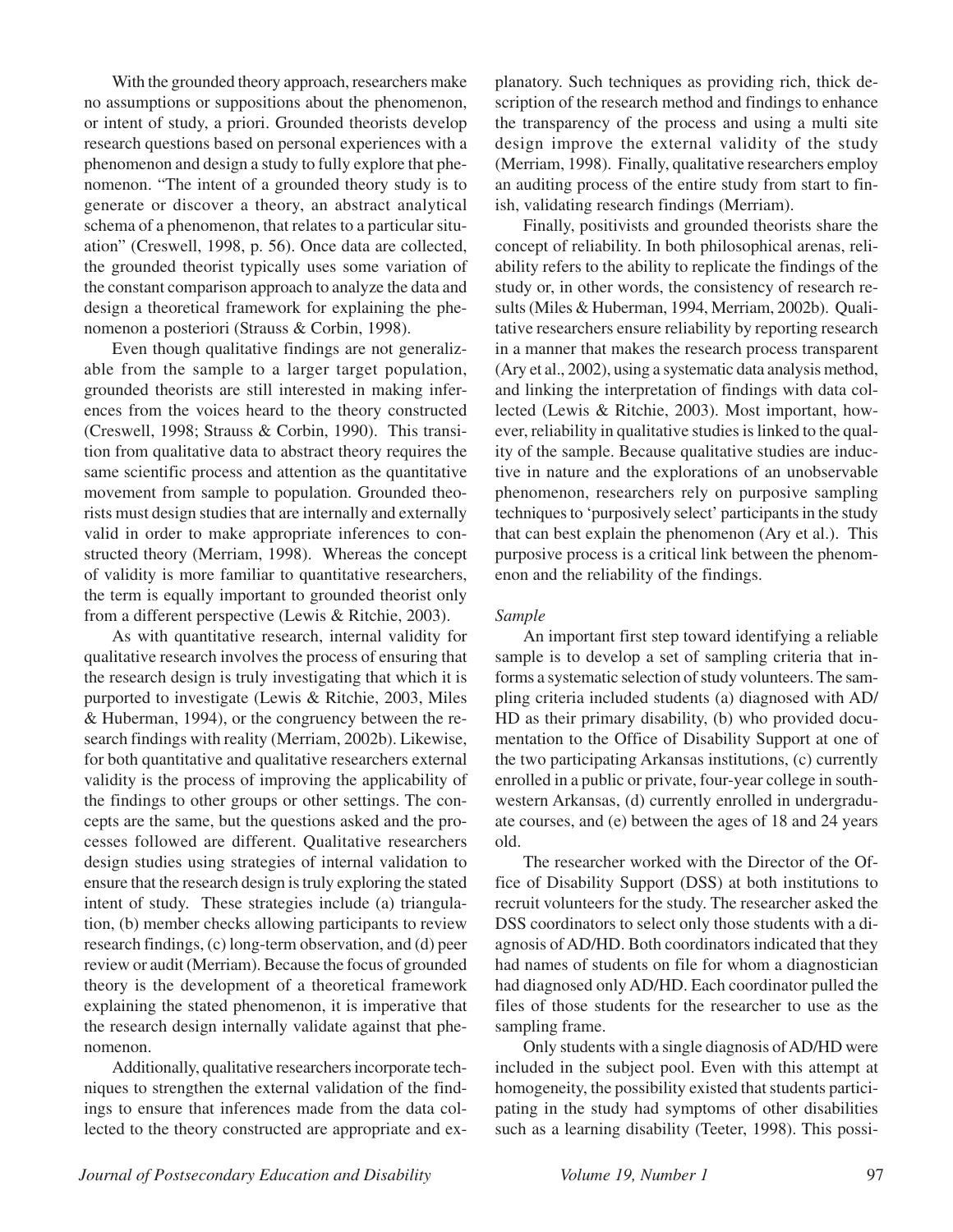bility was a limitation to the reliability of the study, interfering with the consistency of the findings due to the probable existence of multiple symptoms. A total of 14 students with a single diagnosis of AD/HD attended the public institution from which 2 participated in the main study. A total of 25 students diagnosed with AD/HD attended the private institution. Of these, 10 participated in the study (3 students participated in the pilot study and 7 participated in the main study).

The two institutions chosen for this study were located in the same town in southwestern Arkansas. The population of the town was approximately 10,900 people in 2001. Both institutions had a stated liberal arts mission and tradition. The private religious university enrolled approximately 1,800 students in the 2001/2002 academic year. The private university offered undergraduate degrees only, with a stated mission of preparing students for leadership and service. The public secular university enrolled approximately 3,500 students. Its mission was to foster exemplary undergraduate degrees in the arts and sciences and undergraduate and graduate degrees in teacher education and business administration.

The students in the study represented a broad range of disciplines including music education, mass communication, biology, psychology, business, nursing, Spanish, theology, and physical education. Of the 10 students who participated in the main study, three were white females and seven were white males. Two students were diagnosed by a doctor when they were 6 to 9 years old. Three students received their diagnosis during their adolescence. Five students received their diagnosis while attending college. All students indicated that a psychiatrist, psychologist, neurologist, or a specialist in AD/HD had performed the diagnosis. Some of the students indicated that they suffered severe symptoms, while others stated and exhibited less notable manifestations of AD/ HD. The actual classification of each participant's AD/ HD was not accessible.

# *Pilot Study*

A pilot study to test the data collection and analysis protocol, the interview script, and the researcher's interview skill was conducted. The researcher chose the private university for the pilot study due to the larger number of students with documented AD/HD at that university. Three students participated in the pilot interviews.

Based on the pilot study, the researcher made minor changes to the cover letter, interviewing techniques, and the interview script. Related to the cover letter, the researcher discovered that students recruited for the pilot study were more likely to volunteer if they talked with their disability support coordinator and received reassur-

ances from that coordinator about the nature of the study. Therefore, the cover letter for the main study was revised to include wording that encouraged students to have such a conversation. The pilot study sessions also helped the researcher practice important interviewing skills related to using appropriate probes to ensure that students engaged in focused conversations (Krueger & Casey, 2000) and managing a research conversation to guarantee that all comments were clearly captured on the audio-tape. Finally, the researcher revised, and added, main questions on the interview script to enhance student conversation congruent with the intent of the study These lessons informed changes made to the main study to improve the internal reliability of the resulting theoretical framework (Merriam, 1998).

# *Main Study*

*Recruiting volunteers.* In an attempt to protect the privacy of students registered with the disability support center at each university, the researcher and director of each center agreed that all initial communication with students would be channeled through the center. Therefore, the researcher provided both directors with a letter to mail to students with documented AD/HD on each campus. The letter included information about the (a) purpose of the research, (b) data collection method, (c) informed consent process, and (d) protection of student anonymity. The directors also attached a letter that encouraged students to participate in the study with instructions to call the researcher to volunteer. A total of four letters were sent by the disability support centers at the private university over a period of two months to the remaining 17 students diagnosed with AD/HD. Three letters were separately mailed over three months to 14 students at the public university. At the completion of the recruitment phase, eight students from the private institution and two students from the public institution volunteered to participate in the research conversations.

When preparing for the student interviews, the researcher either called students or sent them a letter at least twice before each interview to remind them of their appointment. If the student did not attend the interview, the researcher called the student to reschedule. Even with this strategy, the researcher experienced several problems in recruiting volunteers. Students diagnosed with AD/ HD who attended the chosen public and private university were reluctant to participate in the study due to time constraints, scheduling problems, and concerns about confidentiality. In some cases, those who did volunteer frequently forgot interview appointments or dropped out of the study. Consequently, the researcher was forced to break protocol on several occasions to recruit volunteers by using member recommendations.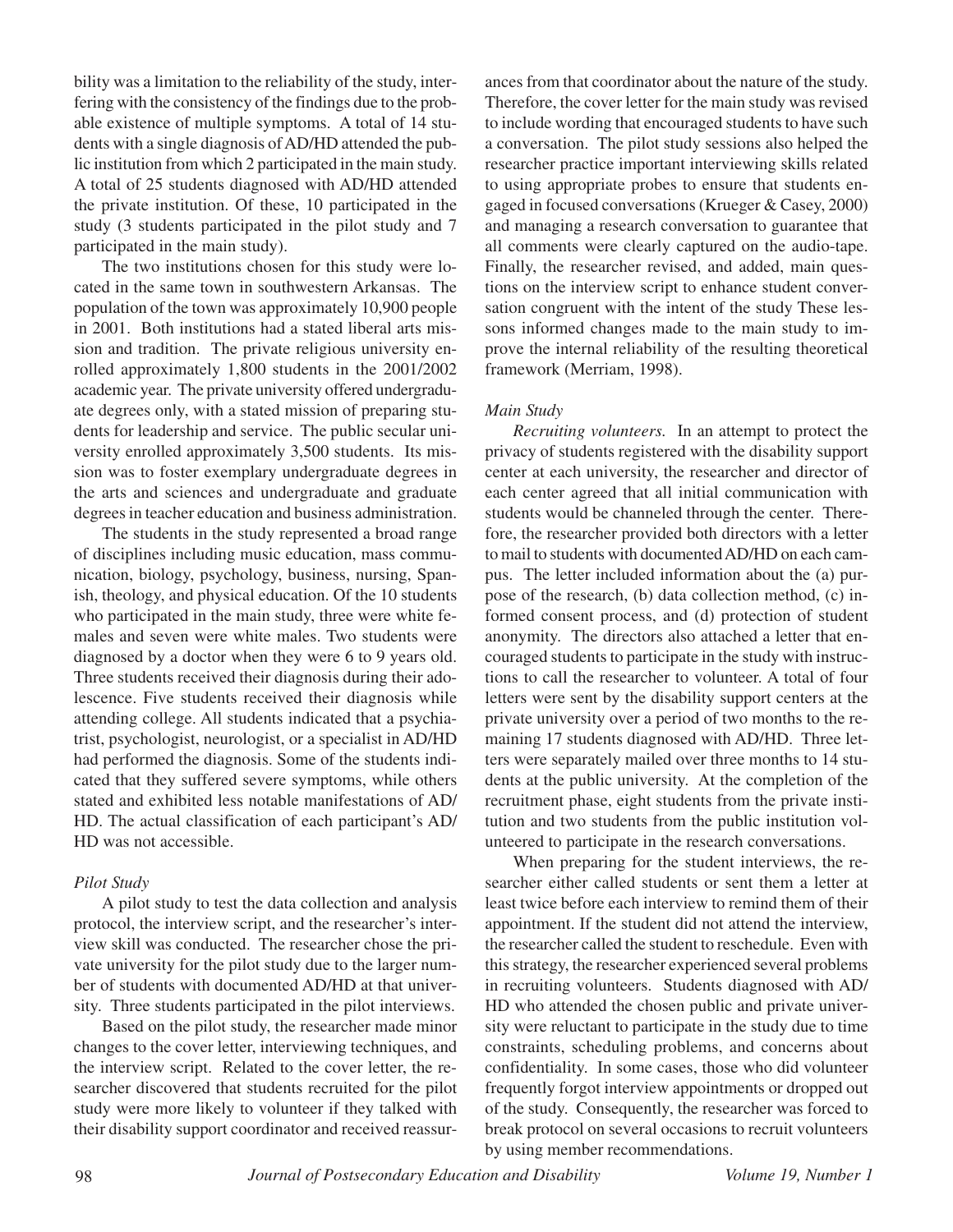The researcher verified the status of the recommended participant with the DSS coordinator at each college before contacting the new participant. Since the protocol was designed to ensure a valid representation of the entire phenomenon by the voices heard, this break from the protocol was an important limitation to the internal and external validity of the study by injecting opinions from those recruited through a convenience sampling instead of purposive sampling process.

*Data collection.* The researcher conducted one personal interview with each of the 10 volunteers. All of the interviews took place in a secluded area of a restaurant away from campus in an effort to protect student confidentiality. The incentive for participation was a free meal during the interview. At the beginning of the interview, the researcher explained the purpose of the study, discussed the confidentiality process, and asked the volunteer to sign an informed consent form. Additionally, the researcher notified the volunteer that the session would be tape-recorded and asked for permission to do so.

With introductions completed, the researcher used an interview script that included eleven main questions designed to stimulate conversation with the student. Probes were used as needed to elicit in-depth conversation or to enhance clarity of a student's response (Krueger & Casey, 2000). Of the 11 main questions, six were designed based on extant literature about college students diagnosed with AD/HD and their experiences on a university campus (see Table 1).

The remaining five questions were developed after the pilot study and were a result of the lessons learned from the pilot (see Table 2). All of the questions were intended to provide the researcher with important information explaining the stated phenomenon.

*Data analysis.* Due to the recruiting problem, the researcher did not have the luxury of pre-determined interview appointments allowing for time to code each transcript after an interview. Therefore, the researcher used a research log to note important themes emerging from each interview. The researcher reviewed notes in the log

## Table 1

*Main Study Questions Including Pilot Study Information*

- 1. Tell me about your diagnosis.
	- a. When were you diagnosed?
	- b. Why did you get assessed?
	- c. How did you react when you heard you had AD/HD?
	- d. How did your parents react?
	- e. Do your parents ever get frustrated with you? Why? How do you feel about that?
	- f. How do you feel about having AD/HD now?
	- g. Do you feel your symptoms have changed from when you first found out to today? In what way?
	- h. What do you think about medication?
- 2. If you could thank someone for encouraging you to go to college, who would it be, and why?
- 3. Describe how your family reacted when you decided to go to college. Describe how they act now.
- 4. Imagine someone came up to you and asked you to write a book about succeeding in college. What would you write about in the academic section? What would you write about in the chapter dealing with academic accommodations and faculty cooperation? What would you recommend for families? What would you recommend to faculty or administrators reading your book?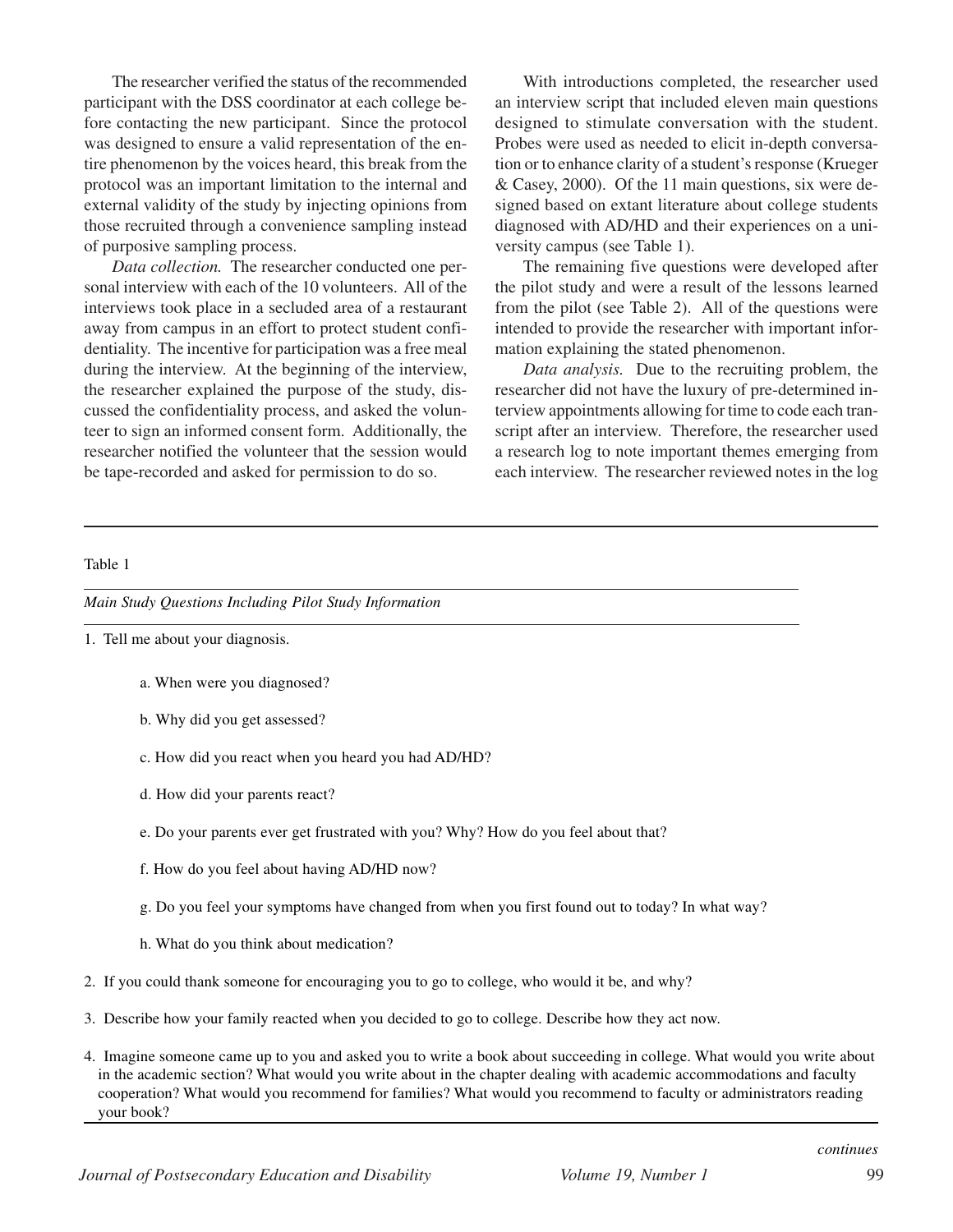#### Table 1 Continued

*Main Study Questions Including Pilot Study Information*

- 5. If someone asked you to explain why you needed accommodations, what would you say to them?
- 6. Let's say an instructor or administrator questioned your request for accommodations. How would you or have you advocated for yourself?
- 7. If a friend you knew had AD/HD and was deciding to either attend a community college, private college or public university their first year after graduation,what would you tell them and why?
	- a. How did you decide on attending this institution?
	- b. What do you see in your future adventures?
- 8. How would you describe the peer response on this campus toward students with AD/HD?
	- a. How do they react about you getting accommodations?
	- b. What are their attitudes like toward you? Do they make fun of you? Do they believe you should be in college?
	- c. Have you ever had a peer ask you for medicine?
- 9. Now that you have been in college for a while and have experienced getting to know the faculty and administrators, if the president came up to you today and said he was going to let you give out an award for the best academic instructor, and the most student oriented administrator, what traits would you look for in an instructor? What traits would you look for in an administrator?
- 10. If you could change something (academically or emotionally) about how this university helps those who have AD/HD, what would it be and why?
- 11. If you could give this institution a gold star on helping you through college, what would it be in and why?

and listened to the tape-recording of all previous interviews. This strategy was employed to prepare the researcher for the next interview and remind him of data contradictions that required further exploration in the next interview.

After all interviews were completed, the researcher began the data analysis phase using the grounded theory approach of Strauss and Corbin (1998). In the first step, the researcher open coded each transcript, writing memo statements about the open codes in the research log. Second, the researcher input the transcripts and open-code data into NUD\*IST Software for Qualitative Data Analysis (Version 5) to begin the axial coding process. Third, two internal auditors verified the open coding process. The auditors simultaneously open coded three transcripts. Once the researcher and auditors completed coding, they met to compare codes and negotiate differences. This process ensured the internal validity of the final reporting of the phenomenon (Merriam, 1998). Even though the auditors and researcher compared coding categories, the purpose of the audit was not to arrive at a consensus

on a set of categories, but to ensure the validity of the interpretation *process*.

The researcher created the axial codes by hand. Using the open-coded hard copies produced by the computer program, the researcher linked categories based on the characteristics and range of the open codes to form a more precise phenomenon. A theoretical framework was created using the axial codes. This framework changed as the researcher grounded the resulting theory in the experiences of the volunteers.

In the fourth step of the data analysis, the researcher engaged in selective coding to refine the resulting theory. The researcher reviewed the theoretical framework for density throughout the coding process by examining the properties and dimensions of the themes. In the fifth step of data analysis, the researcher re-examined those areas considered special codes, because of rarity, by reviewing the data to ensure that information from other cases was not overlooked. The researcher reported any extraneous cases in the final theory to improve validity and explanatory power.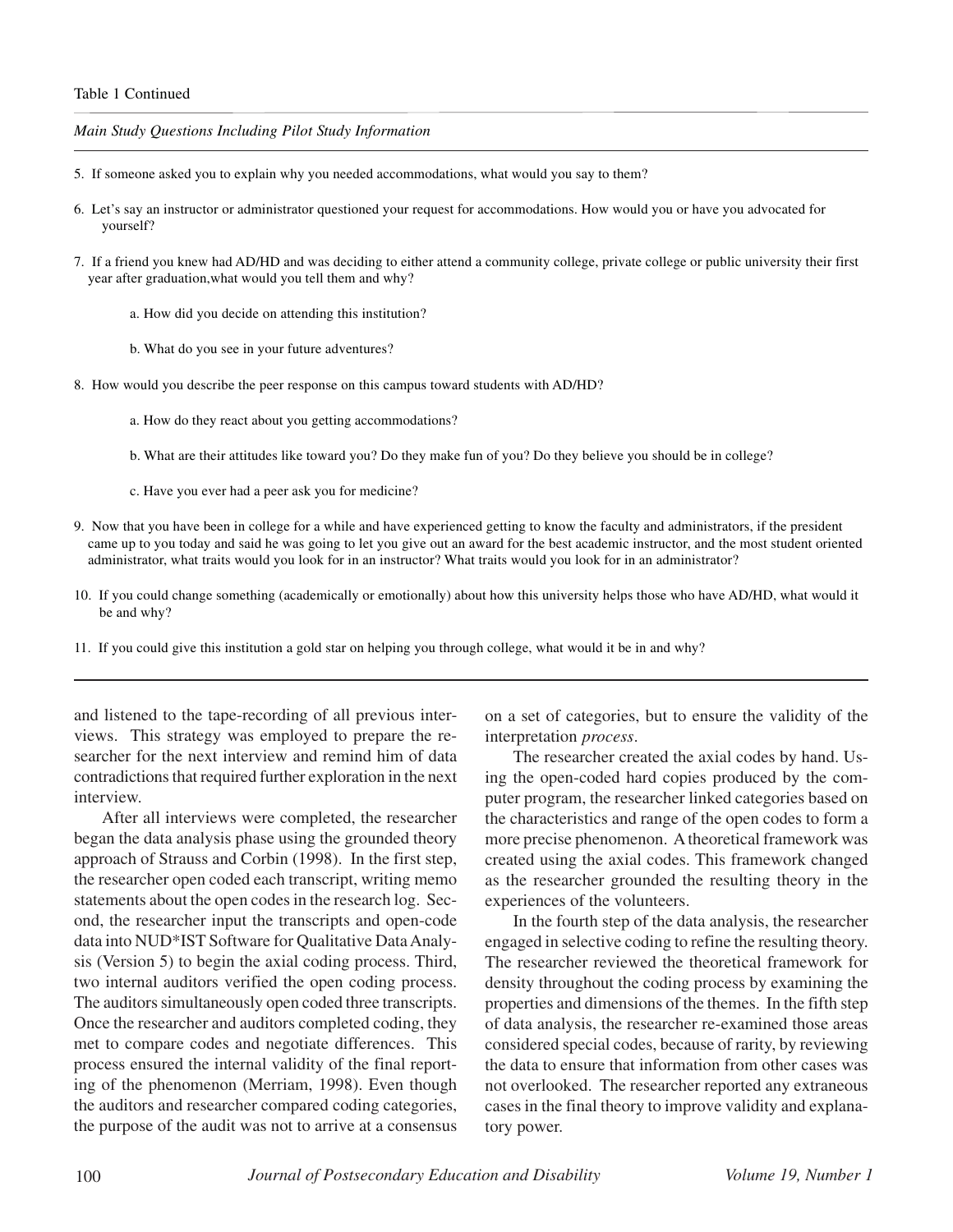*Questions Added to Main Study Based on Pilot Study Information*

- 1. Tell me about your diagnosis.
	- a. When were you diagnosed?
	- b. Why did you get assessed?
	- c. How did you react when you heard you had AD/HD?
	- d. How did your parents react?
	- e. Do your parents ever get frustrated with you? Why? How do you feel about that?
	- f. How do you feel about having AD/HD now?
	- g. Do you feel your symptoms have changed from when you first found out to today? In what way?
	- h. What do you think about medication?
- 2. Let's say an instructor or administrator questioned your request for accommodations. How would you or have you advocated for yourself?
- 3. How did you decide on attending this institution?
- 4. What do you see in your future adventures?
- 5. How would you describe the peer response on this campus toward students with AD/HD?
	- a. How do they react about you getting accommodations?
	- b. What are their attitudes like toward you? Do they make fun of you? Do they believe you should be in

college?

c. Have you ever had a peer ask you for medicine?

With the framework explaining the phenomenon completed, the researcher engaged in the final step of the data analysis process by attempting a member check of the theory to enhance validity. Unfortunately, the members asked to participate in the member check never responded. Therefore, the researcher engaged in a final audit using an external auditor to review the entire research process from recruitment to data analysis in both the pilot and main study. The purpose of this external audit was to ensure the generalizability from the voices heard to the theory developed.

#### **Results**

The researcher identified four constructs explaining the phenomenon. Each construct explored student attitudes about (a) life with AD/HD, (b) adolescence with AD/HD, (c) college and AD/HD, and (d) advice for students, college personnel, and parents. *Life with AD/HD*

This first construct merged themes related to learning to live with AD/HD symptoms. In the themes melded into this construct, students spoke of their emotions around their diagnosis, strategies used to manage their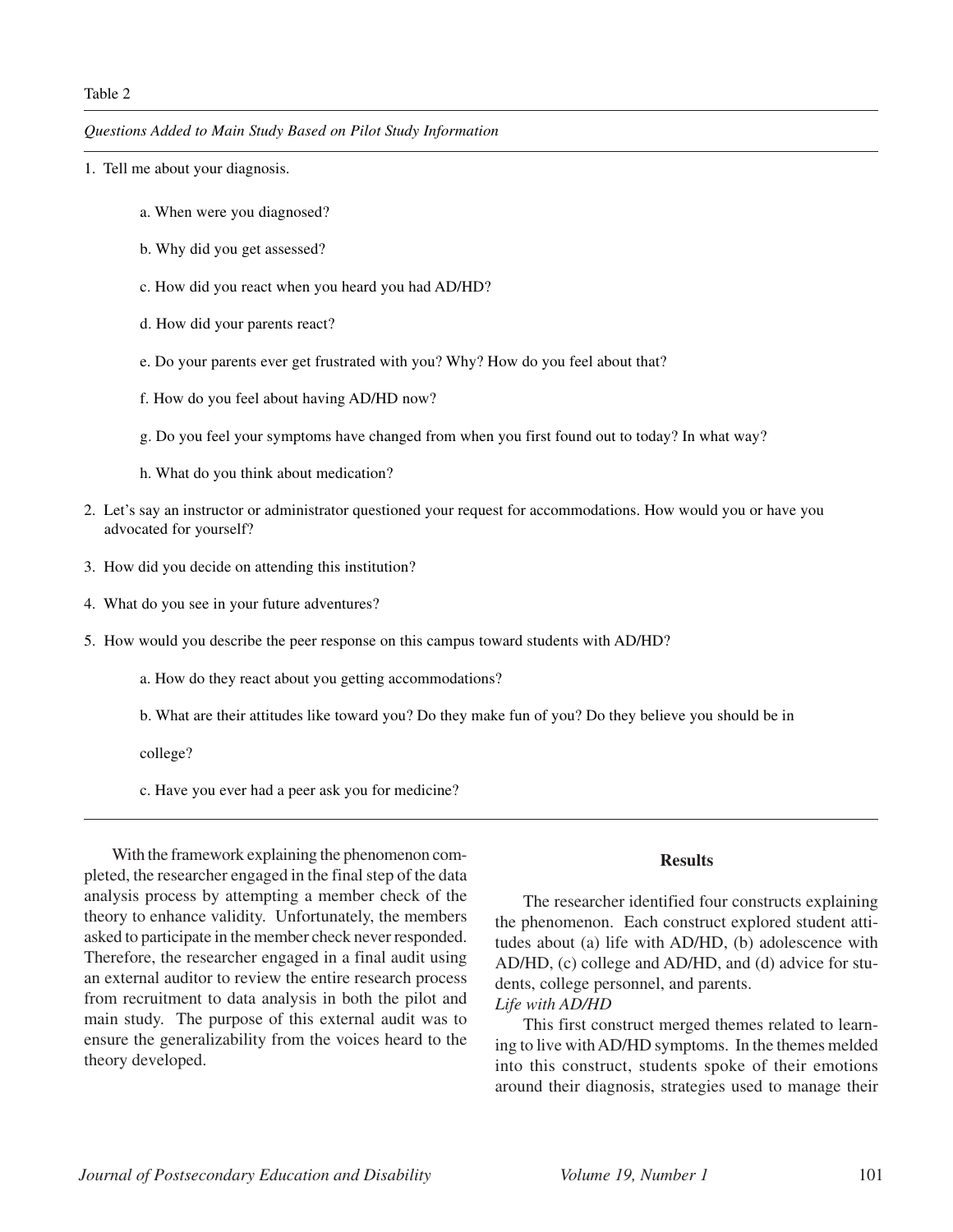medication, and the consequences of their disability. Some students discussed the positives of an AD/HD diagnosis. These individuals viewed their disability as a gift that gave them the insight to embrace diversity. For the most part, however, the students talked of the burden of AD/HD and the daily hurdles they had to jump to keep their young lives from spinning out of control. To some students, the AD/HD diagnosis was a relief,

*It made me realize that it wasn't just me being rude, interrupting. Or it wasn't me not wanting to grow up and quit talking. That doesn't excuse that I shouldn't work on it, but at least I have a name [for] it.*

The students also talked about their parents' reactions to the diagnosis. Some students reported that their parents did not believe the diagnosis. As one student stated, "He's offended almost that I have ADD …my dad's like-'You don't have ADD. You got a 3.9 GPA in high school. You're a Dean's List student in college.'" Other students told of parents who appeared relieved with the diagnosis providing their child with valuable support.

Students listed a variety of medication they took to control their AD/HD symptoms, including Ritalin, Adderal, and an anti-depressant. Some students indicated that they were using a natural remedy coupled with trying to control their diet to manage their disorder. Regardless of the medication used, the timing for taking their medication was critically important. According to one student, taking his or her medication,

*… Just depends on what activity I'm doing. I mean, if it's something I have a lot of autonomy, and I'm not going to be disrupting anybody, I won't ever take a Ritalin. If I've got to sit still through anything; I'm taking a Ritalin. Just cause I can't get comfortable.*

Whereas students recognized the value of AD/HD medication, they also understood that the medication did not, and could not, cure their disorder. One student stated that even though her grades improved while taking the medication, "I still talk up a storm. So [my AD/HD] really hasn't changed in that respect."

When the researcher asked students to explain what it was like to have AD/HD symptoms, one student commented,

*ADD does not describe me, it is me ….it's not just two or three things about me. It's like an octopus cause it has tentacles into every single aspect of me …I'm ADD. It affect[s] everything.*

Although most students stated that some of their symptoms had improved, the students lived with continuing challenges. "I will never out grow it, but I think I've just learned to compensate better ...I'm not as obnoxious

[as I was before]." Some students felt their symptoms were increasing in frequency because at college they were not receiving the same one-on-one help they enjoyed in high school or while living at home. One student talked about the link between his symptoms and depression, "I was struggling with my ADD. And the ADD brought me into depression last semester because I was so focused on studies …"

Some of the symptoms these students discussed included a lack of ability to generalize information, being inattentive and impulsive, having a bad memory and slow processing speed, and difficulties in reading and math. One student discussed how difficult it was to comprehend the written word, "You can read a question five times and still nothing goes through your mind." Another student discussed her inability to focus on studying. "I [would] have to go do that [*sic*] homework. [And I would be] 'There's a spot on the floor. How did that get there? I bet it was coke or maybe it was Kool-Aid." I mean, seriously."

Students talked about their definitions of different AD/HD symptoms, such as impulsivity and processing speed. For example, one student described impulsivity as "[The ability to] do many things at once. Just not complete." Another student said, "I change the subject just because I get bored with what you're saying and [I] start thinking about what I'm going to say. I'm really bad about interrupting …" Some characterized themselves as fragmented thinkers who had to always think about what they were about to say before jumping into the conversation. For some students, one troubling symptom was a poor memory. "I still have a lot of trouble with certain things. I will get halfway through a sentence and completely forget what I was saying. I mean, [my friends will] remind me and [it] still won't come to me."

While many students expressed negative views of having AD/HD, some noted that AD/HD could have some positive attributes. One student said her sensitivity towards others was positive because, "I can … put myself in other people's shoes." Another student believed that everyone should have AD/HD. "I like to think of ADD as something people need, that everybody needs, I think, something in their life that helps them find their weaknesses."

Based on the qualitative data in this study, it is reasonable to posit that the process of living with AD/HD was a challenge for these college students. Specifically, the AD/HD diagnosis influenced their thinking about self, interrupted the flow of their daily lives due to thoughts about managing their symptoms, and interfered in their self assessment of important life skills such as memory, attention span, and information processing. For these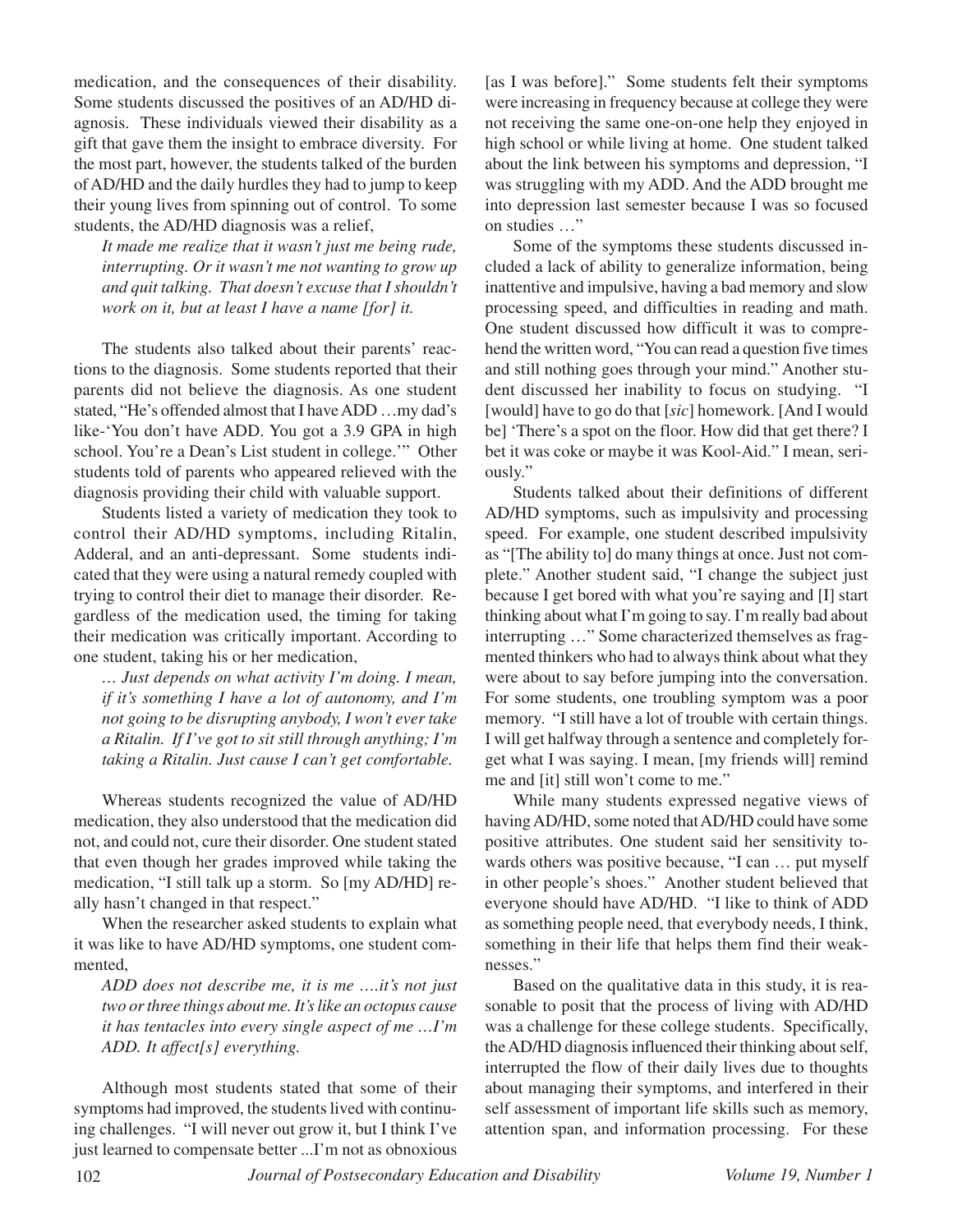students, AD/HD also positively "intruded" in their thinking about others, making them more sensitive to diversity and issues of difference. It can be argued, however, that even this positive intrusion may divert their attention from the task of staying in college.

# *Adolescence with AD/HD*

Even though the researcher did not ask a question about adolescence, almost all students talked about experiences from their adolescent years that had shaped their attitude about their disability. For many those lived experiences revolved around their parents' attitudes concerning the diagnosis. "Like they'd always get mad at me because I couldn't never [*sic*] pay attention ...They'd sit down and try to explain something and I just could not pay attention. I tried and I really couldn't [do it]."

Additionally, students talked about the negative attitudes of some high school teachers. One student reminisced about a time when his teacher tried to get him extended time on exams. "It was a struggle with a lot of teachers because a lot of them didn't believe in ADD. Their like-'Oh, you're just using that as an excuse.'" Students also shared feelings of isolation while working in the school's resource room.

*I didn't like [the resource room] because I felt like I was being secluded. They would remove me from the classroom and put me into a smaller classroom. I didn't like it because then everybody was like "Where's she going?" and then I have to say "I [am] going to resource." And then people would be like "What's wrong with you?," you know?*

As the Life with AD/HD construct explained the intrusive nature of AD/HD on participants' thinking about self, this construct informs the intent of this study through the examination of the students' thoughts about the reaction of others to their symptoms. The fear of being treated differently by parents and teachers, being misunderstood, and isolation from peers during their pre-collegiate experience may help to explain the phenomenon of their collegiate experience. Thus, it is reasonable to suggest that these students carried those fears from high school to college, once again, diverting their attention from the demands of college. Because of the research design, all students interviewed were registered with the Office of Disability Support on their campus and were receiving support from that office. But what about those students diagnosed with AD/HD who were not registered? Is it possible that these fears kept them from approaching the support they needed? Did that fear intrude on their ability to seek help?

# *College and AD/HD*

During adolescence, for many students, their parents' encouragement heavily influenced their decision to attend college. As one student stated,

*[My parents] told me I wasn't going to sit at home and be a bum for a year … I wanted to do college and they thought I could. My dad . . . gave me . . . the confidence to go through it.*

The students talked about the challenge of adapting to the advanced learning required in college. "It's been tough and it's tougher with ADD and [to] make the grades, to pay attention, regurgitate all that stuff back out. It really is pretty tough." Connecting the college experience with their diagnosis, these students also talked about confidentiality and disclosure. Some students willingly shared their AD/HD diagnosis with their peers; others were more discrete.

The researcher asked participants to describe how they study given their individual symptoms and to make recommendations to students who are thinking about entering college. They stated that each person has to find their own study method. According to one student,

*I just try and take good notes and try [to] pay attention in class. And then I go to my room and look over the notes and everything. And then like after I memorize it, I like to go and bounce it off someone else.*

## Another student commented,

*I was [doing] a lot of math. I was just constantly working problems till you get [sic] the hang of it. But some of the classes that you read a lot and recite definitions, I [made] note cards ... I'll write them out on a note card and do one side and do the other just like flash cards. I'll just do that until I get them all right.*

Most of all, students indicated that learning to selfaccommodate and approaching professors for help were vital to remaining in college. One of the self-accommodation strategies shared by many students was to enroll in fewer classes. "I can't take more than 12 hours and do what I love. I love to learn, and I love what I'm studying." A student described his ability to organize by explaining, "I'm a Post-It notes person. I've got notes everywhere. I've got a calendar. I just tried [*sic*] to keep well organized." "Plugging my ears help[s] tremendously" for a test or for study purposes, said another student. "I think that really helped me to be able to concentrate on the question [asked]."

Some of the accommodations students asked for included extended time to complete writing assignments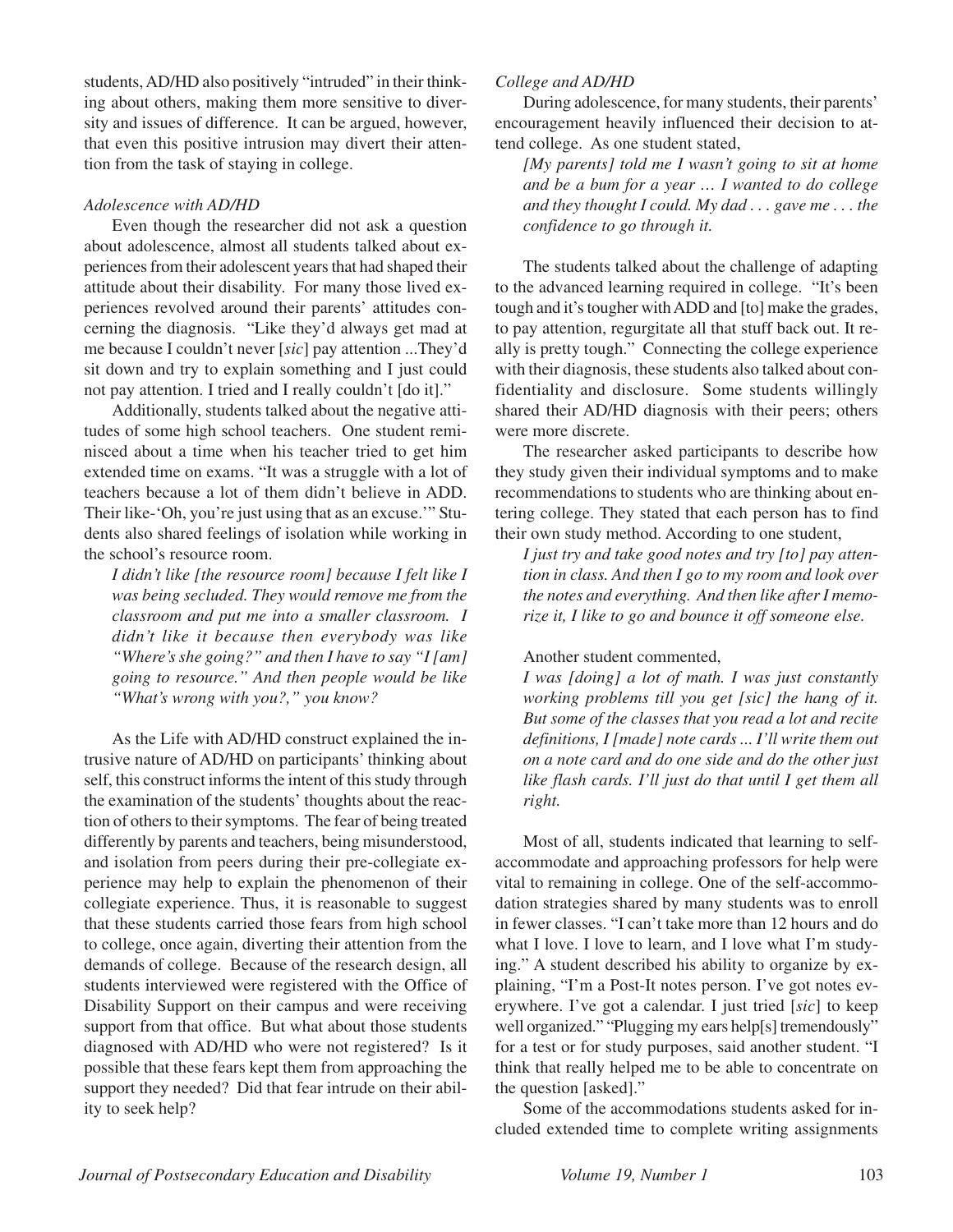and take exams, having a note-taker in class, and using a tutor. According to one male student, tutoring was an important strategy to ensure academic success. In selecting that all-important tutor, he had one pivotal criterion, "… I [sic] got to have somebody who's able to tutor without getting mad at me. That's sometimes a chore."

In order to receive accommodations at the college level, a letter must be delivered to the instructor informing him or her of the type of accommodation needed. Students shared a dislike of personally submitting an accommodation letter to professors. These students talked about unpleasant previous experiences when submitting their letter, ranging from negative verbal feedback from a professor to a student perception of body language that communicated disapproval.

The students preferred to have the letter mailed to professors ensuring peer confidentiality. As one student stated,

*One time I even got [my accommodation letter] out before class and three different people passed it around, and I was like, "Excuse me. Hello. That's mine". Yeah, they're [sic] like, "Ooh, what's this? Ooh, I need to get me one of these forms. Then I'll be a good student." I just felt like really small that day.*

Some students decided not to ask for accommodations for different reasons. One student asserted, "My philosophy is that the world is not going to make all these accommodations just for me. And I best deal with [it] while I can learn to deal with [it] ..."

In addition to problems with the accommodation letter, some students argued that too many professors were not sympathetic to their disability. One student felt that professors pressured them to conform to a "mold" of the perfect student.

*They have this fit mold, like this cut gingerbread mold, and here's me. I am Santa Claus and they want a Gingerbread Man, and I don't fit in the Gingerbread Man cut out because I'm different. And they're like, "Well I'm sorry. That's just the way it is."*

On the other hand, many students had had several positive experiences with professors. One student told of a professor who allowed him to come to another class to take his exam.

*Like I had a class at 10 o'clock, and I had a class at 11 o'clock, and so whenever I had to … take [a] test [in his class] … he would let me come at his 1 o'clock class because I could take the test in enough extended time.*

Peer attitude also affected how college students with AD/HD felt about their disability. A student discussed times when peers would openly disclose her disability to other students,

"Especially, if it's like out in public and people can hear that don't know. That hurts. I just like-I want to tuck my head in my shell and crawl away and be like a turtle, you know?"

Students also discussed their attitudes about the effort they put forth just to remain in college. One student revealed his strategy as follows "Just keep encouraging, saying you can do it. I think one of the biggest things that ADD affects [is] confidence." Another student stated that someone with AD/HD must have the desire to do well in college in order to succeed.

*Yeah. It's got to be a real desire . . . I know a lot of students here on campus kind of read the book. Kind of take the test and kind of do it. Kind of get a B, and no problem. And they get out of college, and it wasn't anything. Someone with ADD has to be very deliberate.*

Whereas the two previous constructs explain the connection between AD/HD and the college experience, this construct provides information on the strategies the students used to remain in college, including the importance of parental support, peer encouragement, and self-accommodation. Evidence provided in this construct suggests that the students who volunteered for this study were sensitive to the demands of college and to their own challenges related to those demands and the symptoms of AD/ HD. They self-accommodated by learning study methods congruent with their symptoms, attempting to find the correct number of credits to take each semester, and staying organized. In addition, these students, who were registered with the Office of Disability Support, learned to accommodate by asking for help with note-taking or tutoring. Still, even with support, they talked of the challenges of managing the accommodation letter process by notifying each professor at the beginning of each new semester. The reaction of the professor, both positive and negative had left an indelible imprint on the minds and hearts of these students about their academic value.

## *Advice for Students, College Personnel, and Parents*

Throughout the interview sessions, students shared their thoughts about the support structures they needed to remain in college. The majority of students interviewed stated that if they could give a gold star to their institution for helping them in their journey, they would give it to the Disability Support Center. One student disclosed he liked the way they tried to help keep in touch with him. Students felt appreciated and understood when Disability Support directors made sure they had useful ac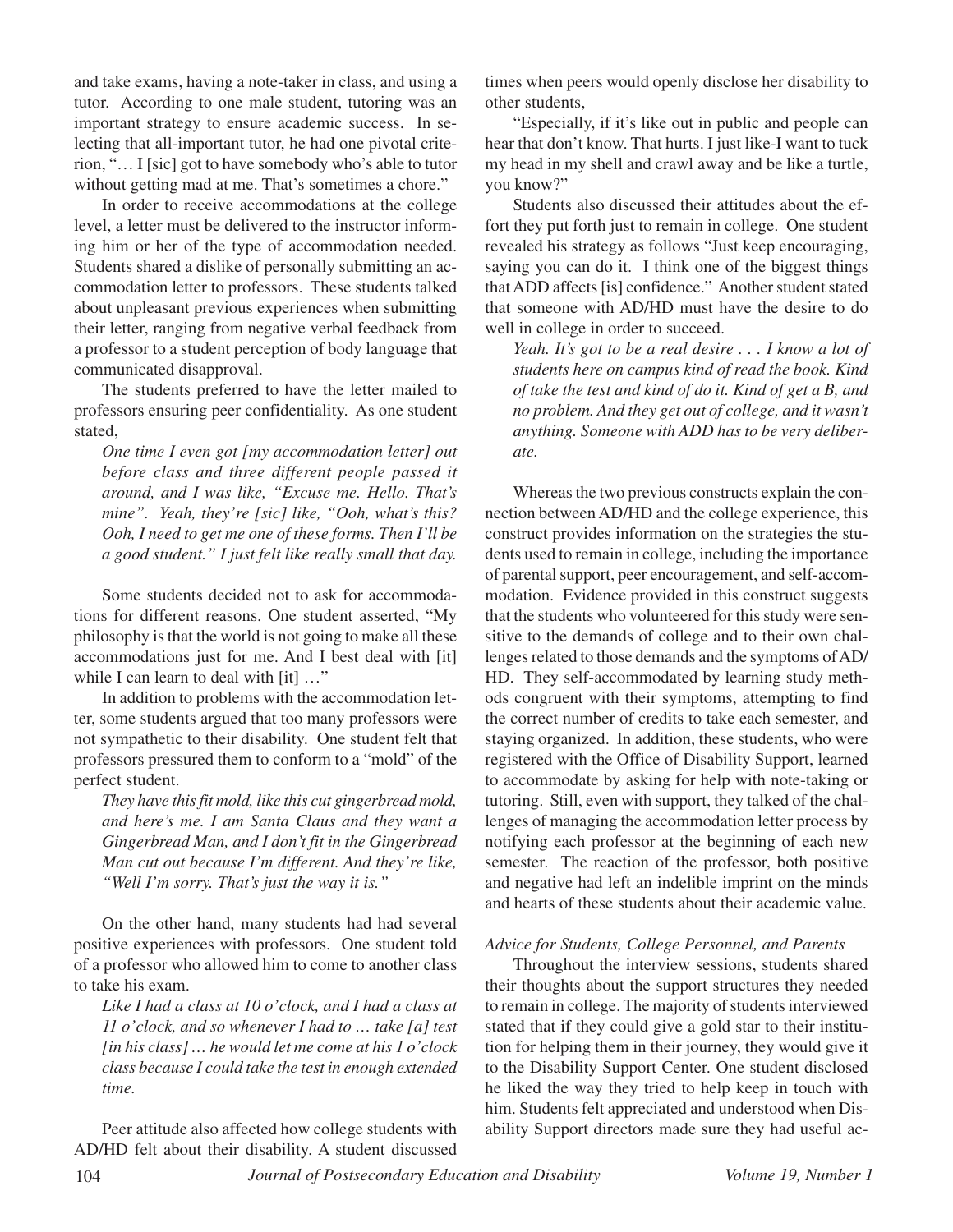commodations, helped them learn how to prioritize and study, and called specialists to get more information on how to help them. Additionally, students shared tales about faculty members who had walked the extra mile to help students succeed.

These students also made suggestions for matriculating students with AD/HD, the Disability Support Center, professors, administrators, and family. One student advised high school students with AD/HD,

*[To] learn how to study before you get [to college]. Take harder high school classes … My freshman year I didn't do all that super which is common for college students, but if you're already struggling, it blows people out of the water.*

For those students who knew they had AD/HD before entering college, a student suggested "…to go ahead when they're sending out applications to look into the disability programs and see what's out there. See if that might help them make a better choice which college to attend." While attending college, the participants in these research conversations talked of the need for support group sessions with other students diagnosed with AD/ HD so they could talk to someone else "… cause we would all understand one another."

Every student recommended that professors, administrators, and other students receive disability training. "Yeah, let them know what it's like. Like, give them a scenario and let them, you know, put them in our shoes. And let them know how we feel." For those who might refuse the training one student suggested, "I guess if you don't understand it, you don't believe you need to read up on it. And if you don't, you sure don't need to be teaching somebody with it."

Participants had specific recommendations for professors. For example, one student recommended, "Just be patient. Cause we're not trying to be a smart-ass or anything if we're not getting it, but we ask you over and over … just to make sure that we got it. Go slow." Another student recommended that professors try a variety of testing alternatives to allow students with disabilities options for demonstrating competency. One student said, "I'd rather apply it. Like … do a presentation and get up there and talk..."

Students also had advice for administrators, as well as parents. One student encouraged college administrators to search for alternatives to the traditional entrance exam, eliminating the one-size-fits-all method of evaluating student merit. As one student stated,

*I had them before, the ACT and the SAT. I made a 1000 on the SAT, which really is barely enough to get into this school. I came here and I've been on the President's List the last three years.*

For parents, students talked about the importance of providing children with disabilities a supportive environment with a continuous flow of positive reinforcement. "It makes a big difference when [positive reinforcement] comes from your parents."

For these students, college survival was a formula of recognizing their unique challenges due to the symptoms of AD/HD, coupling that recognition with strategies for remaining in college, and searching for support structures that make the extra effort bearable. These students diagnosed with AD/HD offered advice for retention that is solid advice for any college student, including finding support structures, working with caring and compassionate faculty members, learning how to study, and preparing for college in high school. Interesting, in all of their uniqueness the students may have found the norm.

#### **Discussion**

It is reasonable to assume that adults with AD/HD try to live normal lives. A part of this normalcy is to attend college and receive specialized training in an occupation of one's choice. However, many of these individuals never obtain the initial degree they set out to get due to their varied needs in a restricted higher education setting (Bramer, 1994). Those who do continue with collegiate studies learn to pour themselves into the perfect college student mold created by a culture that does not accept deviation from the norm. Understanding the ability of these students to fit, or not fit, in that mold may be the first step toward understanding how they remain in college.

The students talked about professors who were willing to provide the necessary accommodations. They discussed the unique situations that they dealt with in efforts to obtain academic accommodations from their professors because of their disability. For these students, college life was more than just getting up and attending class. For some, it was discovering they had a disability and deciding what they were going to do about it in terms of confidentiality, medication, and how to overcome to "become" (Fisher & Beckley, 1999).

Themes interwoven throughout these students' experiences included those emotional feelings related to the unwillingness of people to understand them, participating in an environment laden with judgment or prejudice, and dealing with feelings of frustration with self (Bramer, 1994; Green & Chee, 1998; Slomkowski et al., 1995) and with others as a result of that prejudice. McCune (2001) reported similar findings of students feeling a stigma when they self-identified their disability to their institution. Some students related this emotional response to feeling

*Journal of Postsecondary Education and Disability Volume 19, Number 1* 105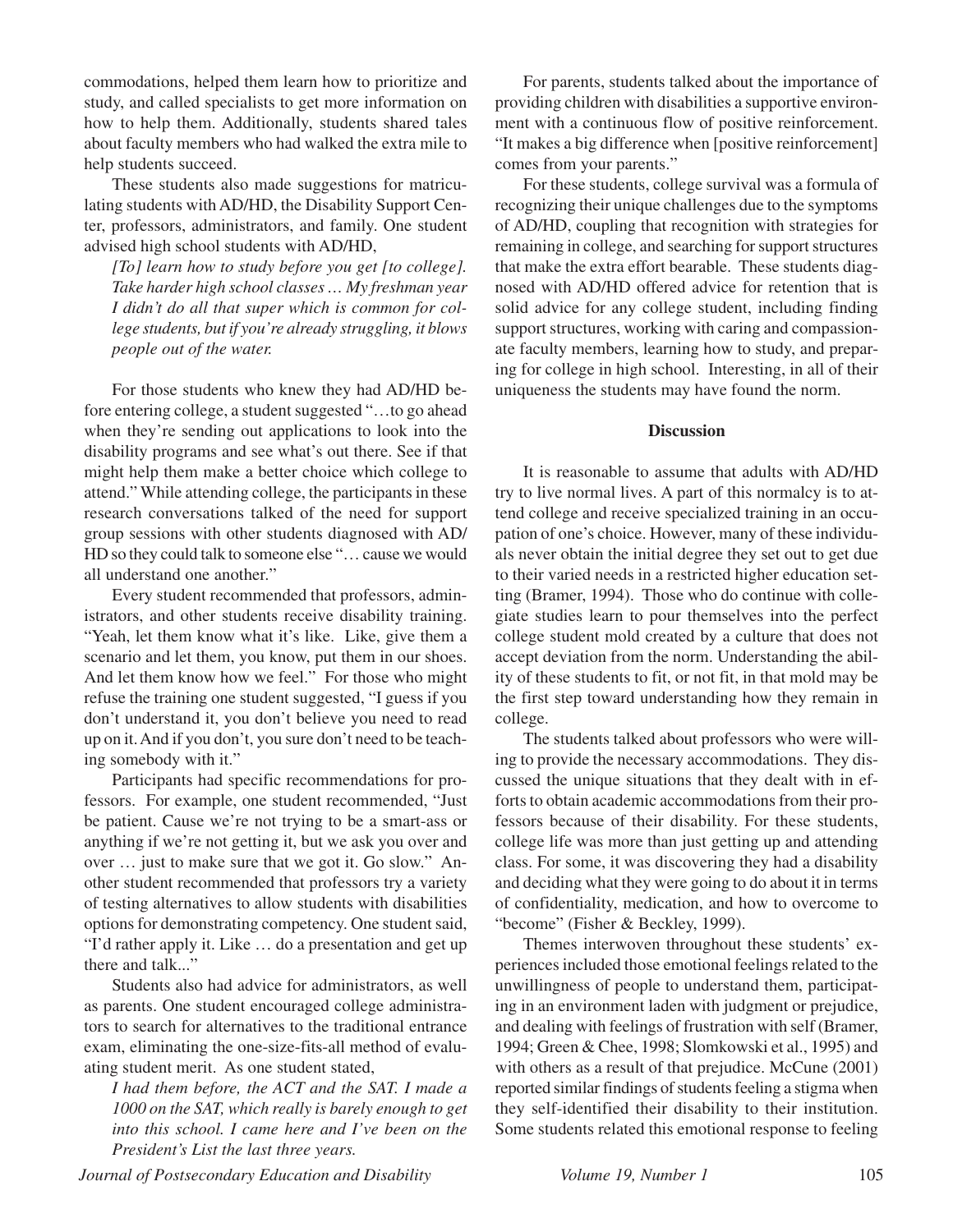like a student of color and the exclusion it brought in terms of being admitted into college. Congruent with research findings reported in the literature, these students talked about the importance of support networks on campus and beyond in giving them caring and compassionate guidance, and their concerns about the diminished nature of that support once they left high school for college (Hechtman et al., 1984 Malakpa, 1997).

The very definition of AD/HD, for these students, was formed by unknowing or uncaring high school teachers and peers who simply labeled students with AD/HD as "lazy." These very labels influenced concepts of selfesteem and self-worth. Congruent with the extant literature postulating the low self-esteem of students diagnosed with AD/HD (Green & Chee, 1998), these students talked of situations that made them feel "like really small" or wanting "to tuck my head in my shell and crawl away and be like a turtle."

The students in this study expressed concerns about an uninspiring college environment in terms of the internal college support structure that specifically dealt with accommodations, acceptance into the college life, and peer groups. Acceptance into college was a chore in itself because of the "student mold" created by administration and college faculty, and their unwillingness to look outside this segregating box. This opinion of an "undue burden" was also found by Williams and Ceci (1999), who asked professors their opinions about accommodating students with disabilities. Some professors felt that accommodating students with disabilities penalized those without disabilities. Many students in this study sensed that professors wished they could simply stuff the "disabled" into the "normal" box making them conform to the ideals of the perfect student, a perception that left many with feelings of inadequacy and weakened selfconfidence.

Several of the students not only dealt with low selfesteem, but also faced taunting demons of self-doubt. Similar findings were reported by Dooling-Litfin and Rosen (1997), who compared 86 self-identified students with AD/HD and 477 randomly selected volunteers with no history of childhood AD/HD. The authors suggested "there is something affecting the self-esteem of people who were identified AD/HD as children, and this effect appears stable even among the most successful group of the AD/HD population" (p. 79). Just as Henderson (1999) and Atkins (1996) found, the participants in this study talked of their self-doubts related to the very skills needed to stay in college. For some, these skills included a poor memory, inability to integrate information, and the inability to stay on task. For others, memory was not the problem. Instead, they struggled with the ability to comprehend or relate concepts. Conversely, as with

Henderson's research, these students shared positive perceptions concerning their disability related to an enhanced understanding of others and an appreciation for diversity. Unfortunately, in the larger view of their self-worth, the positives were not enough to outweigh the negatives.

The theoretical framework constructed through the stories of the 10 college students in this study included constructs that helped to explain the phenomenon of students managing AD/HD symptoms while remaining in college. Six hypotheses were generated from the emergent constructs. First, AH/HD was a formidable presence in the lives of these college students that infiltrated every experience, to include the collegiate experience. At a moment in time when all students are learning survival strategies, students living with the symptoms of AD/ HD were forced to develop those strategies within the suffocating embrace of their symptoms.

Second, the fear of reliving past experiences of being misunderstood and isolated from peers informed perceptions about the college experience and the people involved in that experience. Because of these pre-determined fears, the students' perceptions may be slightly skewed, placing their interaction with support services, faculty, peers, and even knowledge in a different light compared with other students.

Third, these students, who were registered with the Office of Disability Support on their campus, were sensitive to the demands of college, aware of the challenges they faced, and cognizant of the strategies they must develop to learn to exist in college. This hypothesis, then, begs the "chicken-versus-egg" question. Were the students in this study aware of these demands and challenges because of their interaction with disability support? Or did these already aware students realize the need to seek the help of disability support? The answer to that question may help to further define "remaining in college" for all college students experiencing the symptoms of AD/ HD.

Fourth, the drive to achieve along with the need for self-encouragement and motivation was an important strategy used by these students to continue their existence in college.

Fifth, there was evidence to support the hypothesis that for college students diagnosed with AD/HD the accommodation letter process was a trying experience that, coupled with the fear of isolation, may explain why some do not seek the help they so desperately need.

And, finally, the survival strategies used by these students were very similar to those needed by all students, finding support structures, working with caring and compassionate faculty, learning how to study, and preparing for college while in high school.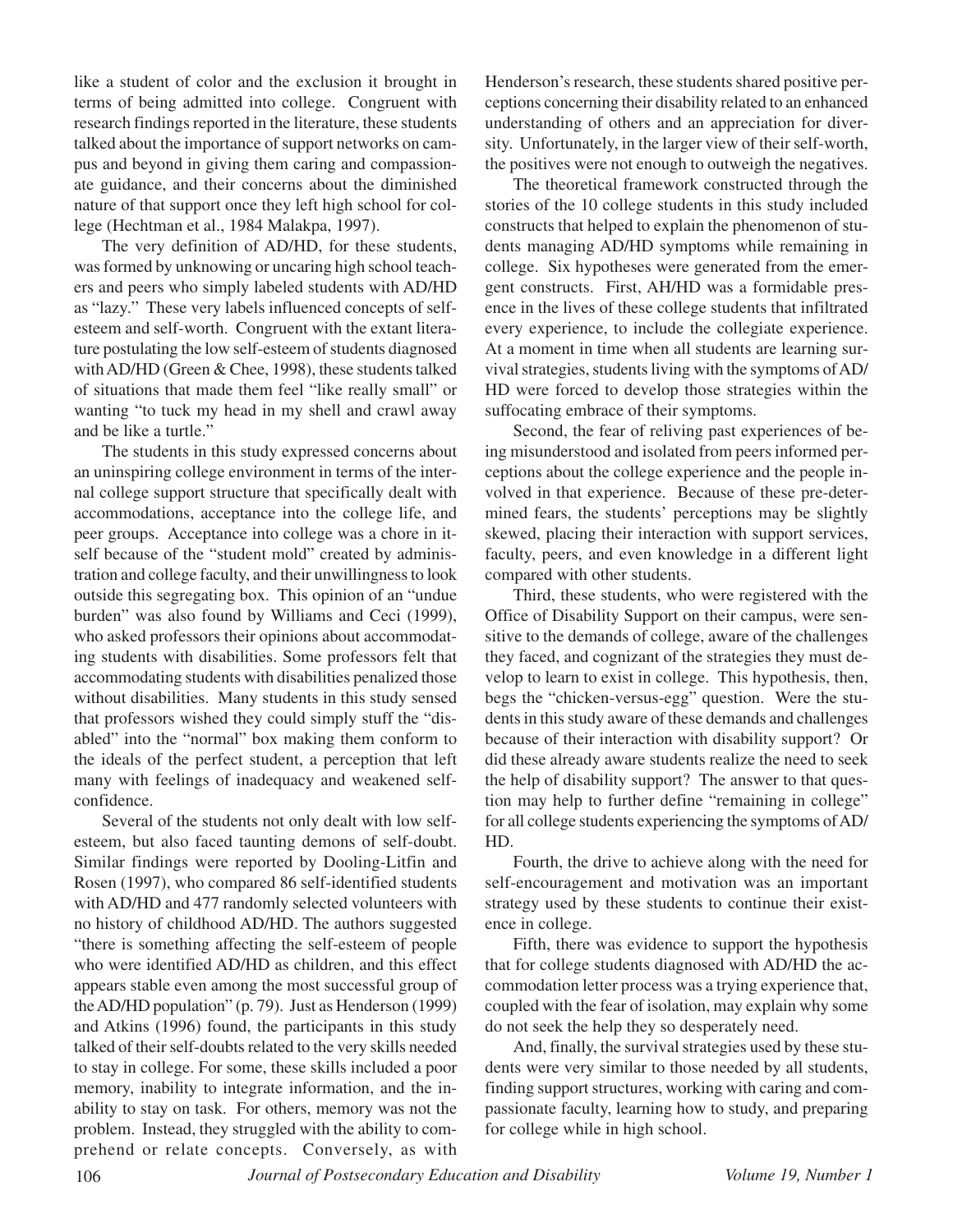#### **Recommendations for Practice**

The most important recommendation linking this research to practice is the development of training programs for college administrators, faculty, and students to help them understand the lived experiences of students with AD/HD. Students with disabilities want significant others to know about their disability, to understand their frustration, and to appreciate their daily struggle. These students recommended training sessions that teach the facts, eliminate the fiction, and open the mind of others to a reality with multiple and interlocking "molds."

Such a training session might include role play, presentations by individuals with AD/HD, and reading the stories of those struggling to succeed. Disability support administrators could offer mini-workshops at varying times and locations congruent with faculty, staff, and student schedules. Possible topics include college students with AD/HD and their first-year experience; the positive and negative experiences these students perceive while they attend college; student attitude about the AD/HD diagnosis; and what can be done to make college careers for these students more successful. Additionally, these students want training sessions for others that emphasize issues related to confidentiality.

Other training ideas gleaned from the qualitative data include training for students diagnosed with AD/HD related to (a) their rights under disability law, (b) appropriate study techniques congruent with their disability, (c) learning to self-advocate and self-accommodate when necessary, (d) understanding their learning style and the strengths of that style, and (e) the services provided by their institution to support students with AD/HD. In addition, the researcher recommends that directors of disability support programs should send surveys to instructors, administrators, and students to ascertain what their needs are in terms of disability information allowing administrators to design valid training programs.

### **Conclusion**

The voices of the 10 students participating in this study tell the story of the highs and lows of living with AD/HD and navigating turbulent adolescent years while managing the symptoms of AD/HD. The stories shared irrefutably link AD/HD symptoms with college success or failure and the drive to achieve. At least for these students during this moment in time, AD/HD is a formidable presence in their ability to reach their full potential. It prevents the "normal" gravitational pull that keeps all aspects of their young lives spinning around them just as the planets move around the sun. For students who do not struggle with the symptoms of AD/HD, the gravitational pull is an invisible force with the planets moving in some logical fashion at a controllable speed. Students with AD/HD, on the other hand, are constantly aware of the chaos moving around, above, below, and beyond. They are always sensitive to the need to manage the pull to prevent their universe from spinning out of control.

The energy that it takes to keep the pull manageable and lives livable is exhausting for these students. Whereas students without a disability expend their energy managing the highs and lows of adolescence, functioning within the new reality of college life and college expectations, and pushing the envelope of success, the students in this study must divide their energy, constantly fearing academic and social foes. For these students to remain in college, faculty and staff must, first, appreciate the energy drain of living with AD/HD and, second, develop strategies that help these students plug that drain.

In the cookie-cutter world of the Gingerbread Man, students diagnosed with AD/HD are Santa Claus supporting their emotional baggage while trying to manipulate an unforgiving academic chimney. Students diagnosed with a disability believe they are more artistic and creative than their peers who do not have a disability. Students diagnosed with AD/HD believe they are more sensitive to others because they understand the challenges of a one cookie-cutter world. Students believe that, given just one chance, they can unpack their emotional baggage and make a small difference in the world. Perhaps these are just the competencies needed in contemporary society. Perhaps it is time to change the cookie-cutter.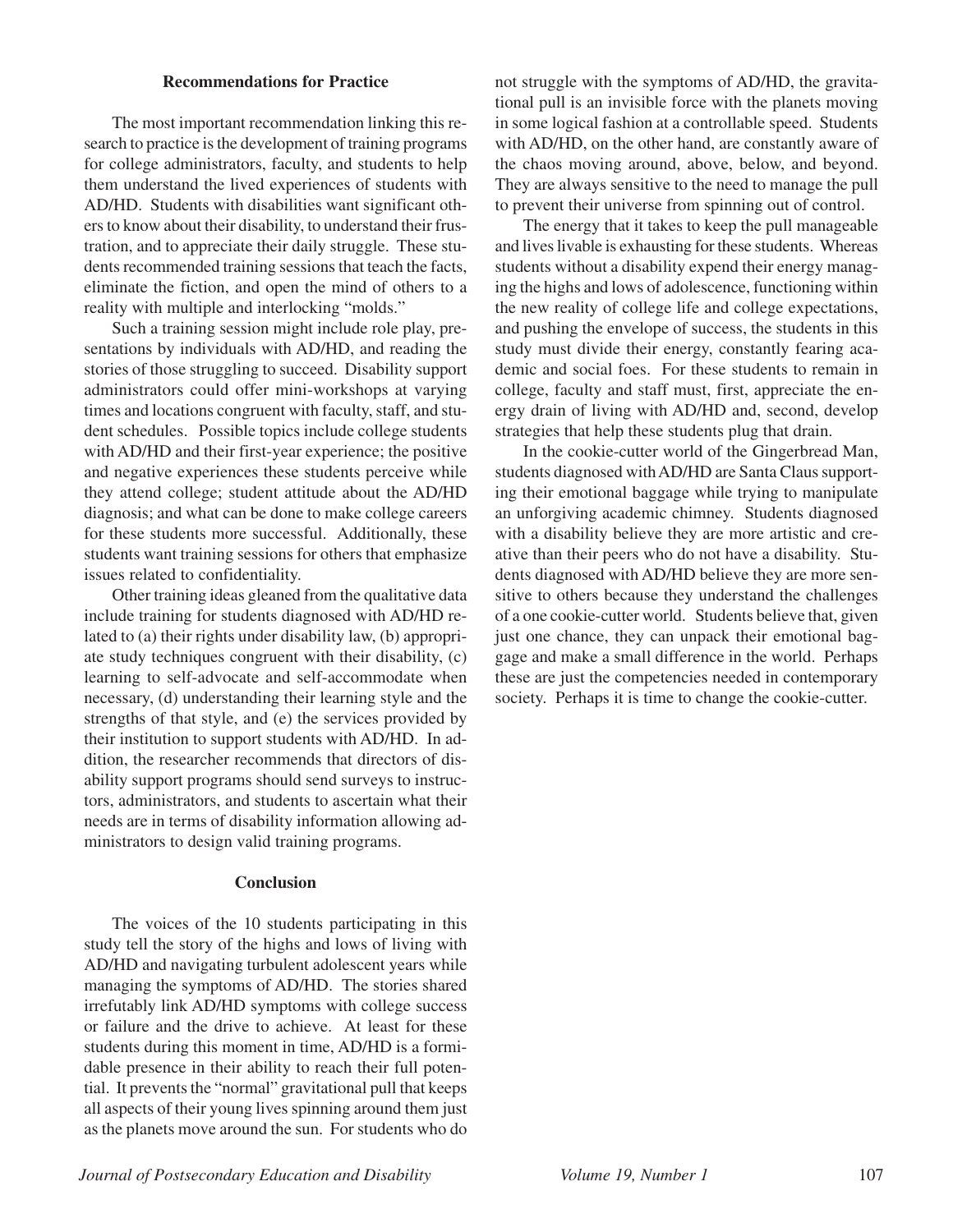# **References**

- Ary, D., Jacobs, L. C., & Razavieh, A. (2002). *Intro*duction to research in education (6<sup>th</sup> ed.). Stamford, CT: Wadsworth/Thomson Learning.
- Atkins, S.C. (1996). The experience of attentiondeficit/hyperactivity disorder in adulthood: Living with a cluttered mind (hyperactivity) (Doctoral dissertation, Massachusetts School of Professional Psychology, 1996). *Dissertation Abstracts International, 58,* 2663.
- Barkley, R.A. (1998). *Attention-deficit hyperactivity disorder: A handbook for diagnosis and treatment.* New York: Guilford Press.
- Bramer, J.S. (1994). Attention deficit disorder: The college experience of seven adults (Doctoral dissertation, Michigan State University, 1994). *Dissertation Abstracts International, 55,* 1838.
- Creswell, J. W. (1998). *Qualitative inquiry and research design: Choosing among five traditions.* Thousand Oaks, CA: Sage.
- Denckla, M.B. (1993). The child with developmental disabilities grown up: Adult residua of childhood disorders. *Neurologic Clinics, 11*(1), 105-125.
- Denzin, N. K., & Lincoln, Y. S. (2000). *Handbook of qualitative research* (2nd ed.)*.* Thousand Oaks, CA: Sage.
- Dooling-Litfin, J.K., & Rosen, L. (1997). Self-esteem in college students with a childhood history of attention deficit hyperactivity disorder. *Journal of College Student Psychotherapy, 11*(4), 69-82.
- Eaton, S., & Wyland, S. (1996). College students with attention deficit disorder (ADD): Implications for learning assistance professionals*. The Learning Assistance Review: The Journal of the Midwest College Learning Center Association, 1*(2), 5-22.
- Farrell, E. (2003). Paying attention to students who can't. *Chronicle of Higher Education, 50* (5), p. A50-51.
- Fisher, B. (1998). *Attention deficit disorder misdiagnosis: Approaching ADD from a brain-behavior/ neuropsychological perspective for assessment and treatment.* Boca Raton, FL: CRC Press.
- Fisher, B.C., & Beckley, R.A. (1999). *Attention deficit disorder: Practical coping methods.* Washington, DC: CRC Press.
- Glaser, B. G., & Strauss, A. L. (1967). *The discovery of grounded theory and strategies for qualitative research.* Chicago: Aldine Publishing.
- Green, C., & Chee, K. (1998). *Understanding ADHD.* New York: Ballantine Publishing Group.
- Hechtman, L., Weiss, G., Perlman, T., & Amsel, R. (1984). Hyperactives as young adults: Initial predictors of adult outcomes. *Journal of the American Academy of Child Psychiatry, 23*(3), 250-260.
- Heiligenstein, E., Guenther, G., Levy, A., Savino, F., & Fulwiler, J. (1999). Psychological and academic functioning in college students with attention deficit hyperactivity disorder. *Journal of American College Health, 47*(4), 181-185.
- Henderson, C. (1999). *1999 College Freshman with Disabilities: Statistical Year 1998.* Washington, DC: HEATH Resource Center.
- Horn, K. & Berktold, J. (1999a). Students with disabilities in postsecondary education: A profile of preparation, participation, and outcomes. *Education Statistics Quarterly,1*(3), 59-64.
- Horn, L., & Berktold, J. (1999b). *Students with disabilities in postsecondary education: A profile of preparation, participation, and outcomes.* Washington, DC: U.S. Department of Education, National Center for Education Statistics.
- Hurst, D., & Smerdon, B. (Eds.). (2000). *Postsecondary students with disabilities: Enrollment, services, and persistence.* Retrieved June 01, 2001, from http://nces.ed.gov/.
- Ingram, S., Hechtman, L., & Morgenstern, G. (1999). Outcome issues in ADHD: Adolescent and adult long-term outcome. *Mental Retardation and Developmental Disabilities Research Reviews, 5,* 243-250.
- Katz, L. (2003, October). College-level accommodations. *Attention*, 25-30.
- Krueger, R., & Casey, M. A. (2000). *Focus groups: A practical guide for applied research* (3rd ed.). Thousand Oaks, CA: Sage.
- Lewis, J., & Ritchie, J. (2003). Generalising from qualitative research. In J. Ritchie and J. Lewis (Eds.), *Qualitative research practice: A guide for social science students and researchers* (pp. 263- 286). London: Sage.
- Malakpa, S.W.G. (1997). Problems in the admission and retention of students with disabilities in higher education. *Journal of College Admission, 156*, 12- 19.
- McCune, P. (2001). What do disabilities have to do with diversity? *About Campus, 2* (2), 5-12.
- Merriam, S. B. (1998). *Qualitative research and case study applications in education.* San Francisco: Jossey-Bass.